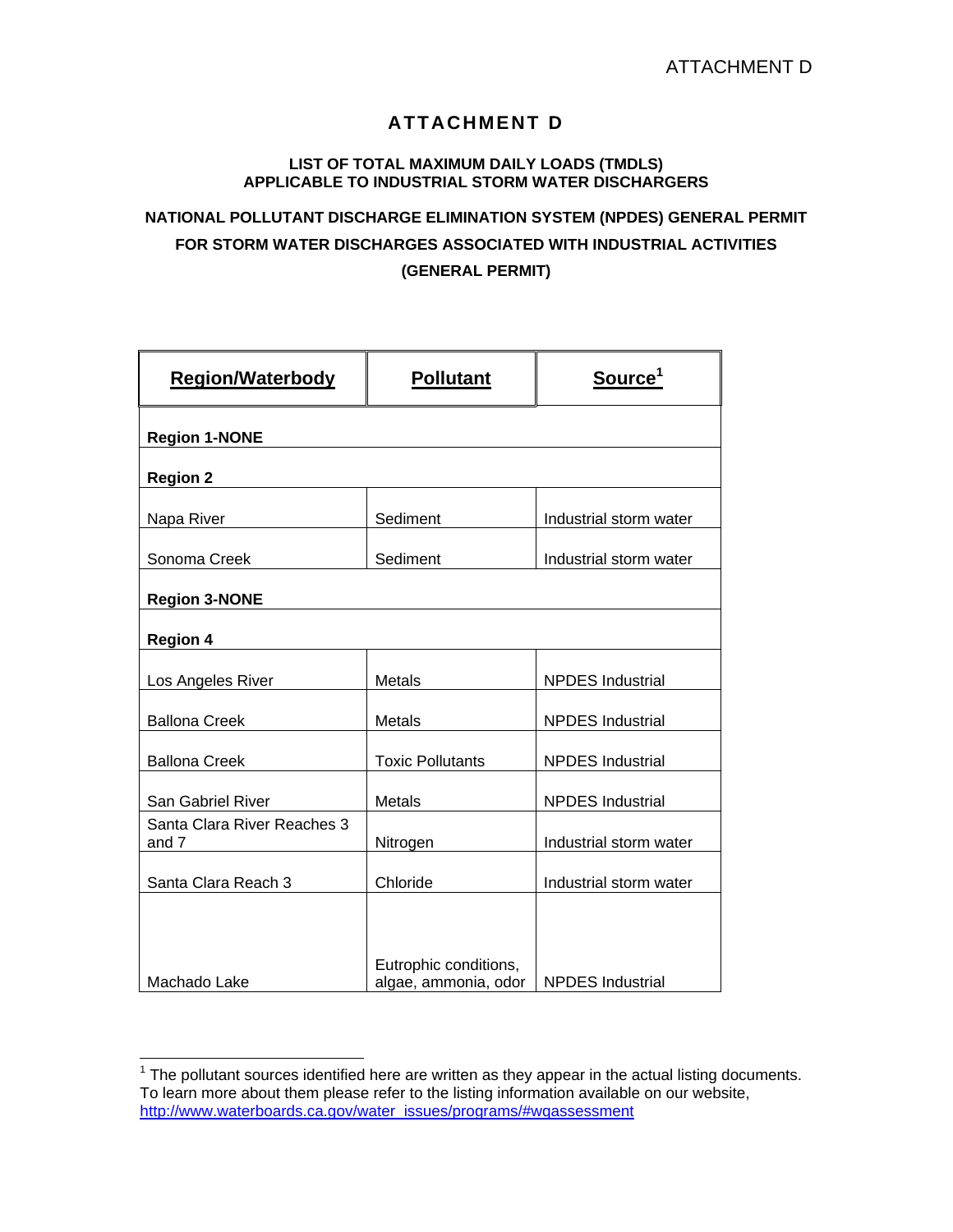## ATTACHMENT D

| Marina Del Rey Harbor-Back<br><b>Basins</b> | Copper, Lead, Zinc,<br>Chlordane, Total<br><b>PCBs</b> | Industrial storm water |
|---------------------------------------------|--------------------------------------------------------|------------------------|
| Marina Del Rey                              | <b>Bacteria</b>                                        | Industrial storm water |
| Harbor Beaches of Ventura<br>Countv         | <b>Bacteria</b>                                        | Industrial storm water |